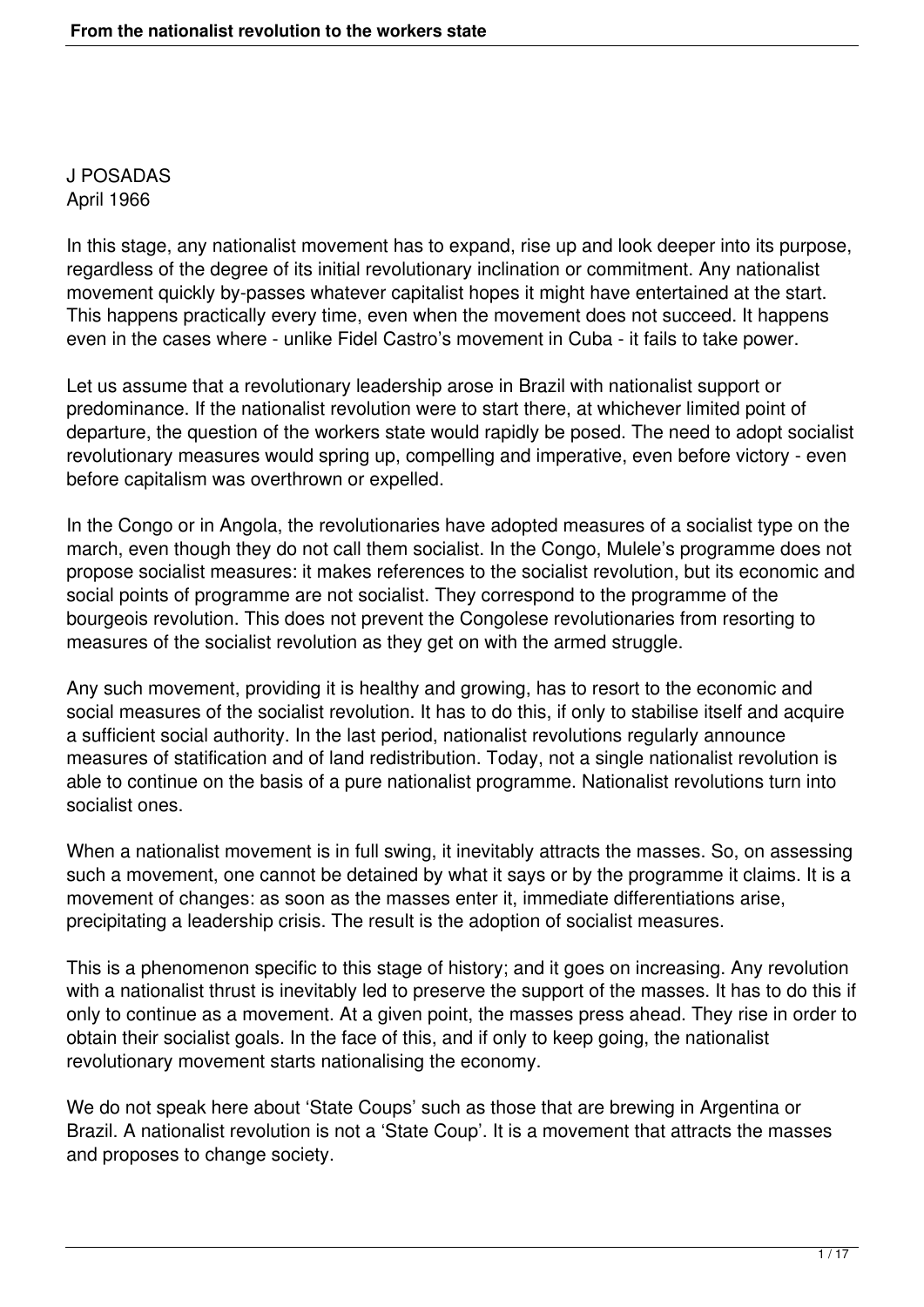We must get ready to intervene in this important process of the nationalist revolution. From its very start, we must bring up conclusions conducive to the development of the revolutionary forces within it. The fact these do exist at the beginning of the nationalist movement is revealed by its refusal to be guided by the Soviet leadership's idea of the 'pacific coexistence'.

The leaders of the Chinese workers state, on the other hand, are impelling the colonial revolution in the world. We must support and encourage them wholeheartedly. The firm declarations of various Chinese Generals against Yankee imperialism have a big influence over the world revolution, giving it all the more force and confidence. In turn, this lends extra weight to the resistance of the heroic Vietnamese people whose struggle inspires and orientates the world revolution. Speak of courage, of true forcefulness, of pure determination; speak of the human historic capacity to overcome – and you speak of the Vietcong!

We foresee that any nationalist revolution in its rising phase will inevitably tend to the socialist struggle; and that its economic measures will be of a socialist type. If this conclusion is not entirely new, we must expect it to apply to all the revolutionary movements now. We had already observed before that revolutions starting as nationalist were ending up with programmes of the socialist revolution – but that was when they were taking power. Now, we observe this before the taking of power. Nationalist revolutionary movements tend towards measures of a socialist character – on the march and in the course of their struggles: Peru, Guatemala and Santo Domingo are examples. This is becoming general.

Conversely, the Congolese revolution which did not undergo such a transformation, keeps finding for ever more obstacles in its way. This happens a lot in Africa. If it has not happened in Kabylia (Algeria), it is because before the nationalist struggle started, there were already forms of state control and organisation. There were communes of some kind and cooperatives. There were types of collectives alongside small property holdings. Though these were a tenuous and tentative start, it was enough to help the trend becoming generalised.

We must intervene with this foresight in mind. In practice, it means that we must provide from the start of a movement, the slogans and the ideas best suited to the socialist objectives. At the beginning of their implementation, even average steps taken in that direction have an immense effect. They shorten the stages towards power, they weaken enemy forces and stop them reorganising. Such measures increase the struggle of the masses in the world, and in the capitalist countries particularly. When the nationalist revolution starts statifications (state control) and other socialist measures, this exercises an irresistible power over the masses both internally and in the world. If it is perfectly possible to do this, it is because the masses of the world are certain capitalism must be overthrown. The organisation of their will is squarely based on that knowledge: today, every strike is a challenge to capitalist power.

Vietnam is the most elevated expression of human heroism. There has never been anything superior. We reiterate what we have said in every one of our articles on Vietnam. This struggle is the most elevated expression of the human capacity to resist a military power infinitely superior. The compelling force of Vietnam does not just reside in the courage of its masses or in their unflagging determination; it resides essentially in their political certainty that victory will be theirs'. They know China is by their side, with power enough to keep imperialism at bay. Without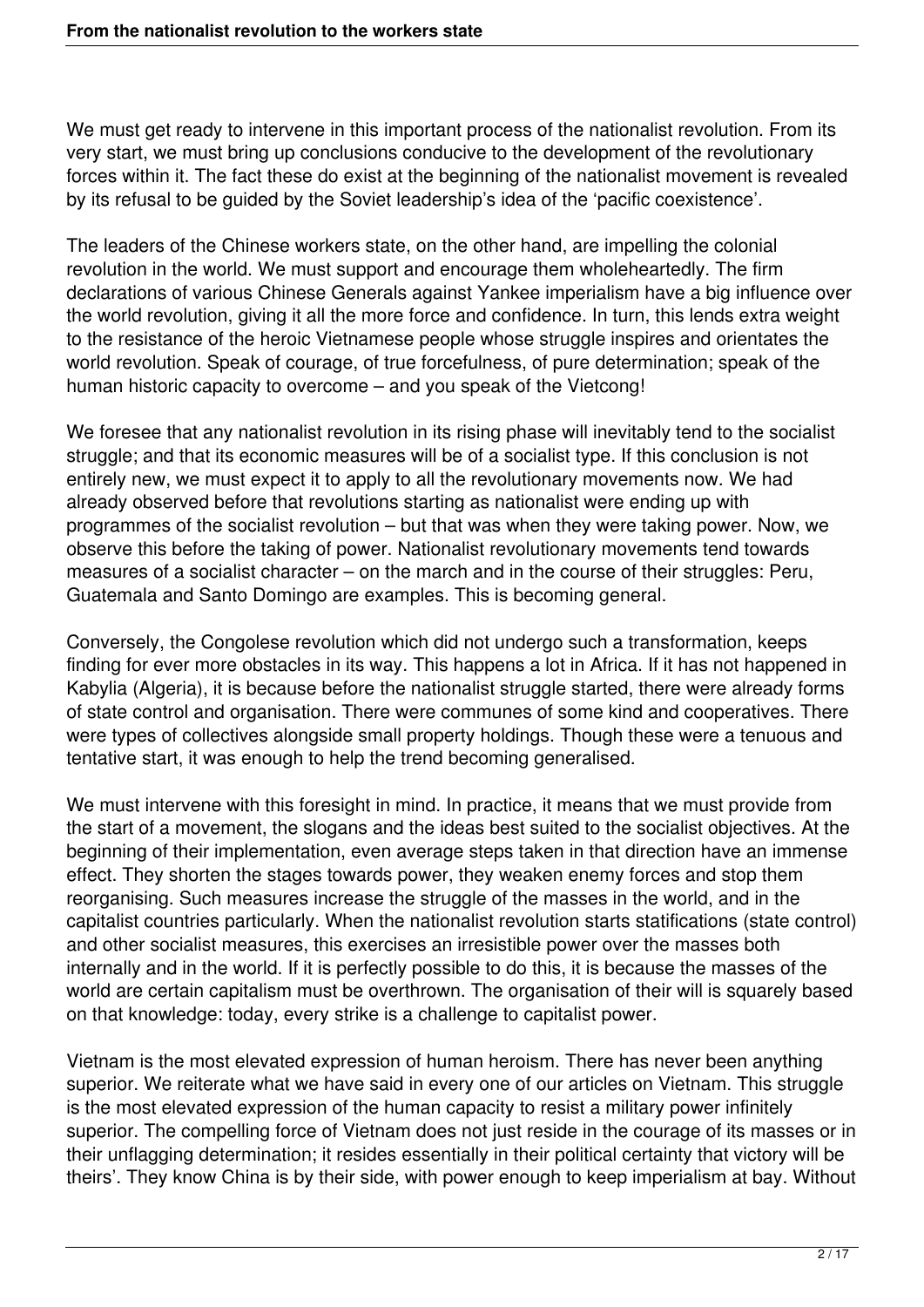the presence of China, imperialism would prevail. Indeed, it is thanks to the Chinese that imperialism faces defeat in Vietnam. The Soviet leadership tried to make Vietnam conciliate with the US through negotiations and the like - and it failed. If it failed, it is also because the Chinese intervened.

In 1963, we already said: "Vietnam will be Khrushchev's undoing". Indeed: the Soviet bureaucracy tried to conciliate (over Vietnam) but to no avail. What was this but an objective united front of the Soviet bureaucracy with imperialism? As a matter of fact, neither imperialism nor the Vietnamese masses could yield, and this front was defeated because the masses of the world took Vietnam's side. They supported Vietnam with the view that it should win. The resistance of the Indochinese masses not only inspired the masses of the world, they communicated to them the certainty of victory. In this, you can see most clearly underlined the immense weakness of world capitalism; and conversely, you can see the formidable power of the masses of the world that nothing at all will stop from triumphing in the end.

To return to the point we raised about the Soviet bureaucracy. Khrushchev first, then Brezhnev, and then Kosygin – all tried to sell Vietnam and Ho Chi Minh. But this failed. The crisis that simmers now inside the Soviet administrative apparatus is also fuelled by the fact that the Soviet workers state could not possibly support, or even desire, an imperialist invasion of North Vietnam, or of China! This explains the warnings sent by some Soviet marshals around this question. The resistance inside the USSR is such that when Shelepine (First minister of the USSR) went to North Vietnam to advise it to start negotiating with the US, the USSR did not stop delivering arms to Vietnam. And then, the majority of the Vietnamese masses, the North Vietnamese Communist Party and the Vietcong – replied with a resounding: 'Yankees Out!' Not only the masses remained unflinching before the terrorism of imperialism and its nuclear weapons, but they stepped up the fight and made a big show of marching on.

The Vietnamese masses have an immense effect on those of the world: on those of Santo Domingo for instance. A glance at the map and you see Vietnam and Santo Domingo, two puny countries, central to the world revolution! If the Yankees are so very powerful, why don't they wipe them out from the face of the earth? They are certainly not short of the atomic might required! But this is it: war is not just a matter of weapons; it is also a matter of public opinion, a matter of the North American people's opinion. If Yankee imperialism could count on the consent of the North American people, it would have wiped out Santo Domingo long ago. If it was not in dread of mighty difficulties within, imperialism would launch nuclear war this minute and not later. It has realised, however, that its invasion of Santo Domingo was costly enough in terms of its loss of authority.

Meanwhile, the North American people are opening up to the world revolution. There is no end of opposition to the Vietnam War in the US – with transport strikes, students' and car worker unions' resolutions, and the like. The number of opponents to the Vietnam War is each day more staggering among the workers, the students, the teaching professions and the petty bourgeoisie; and among the Black people of the US.

If the Black people in the US have not yet come out to say so, it is because the petty bourgeoisie amongst them is not keen to collide with imperialism. It could easily do it and join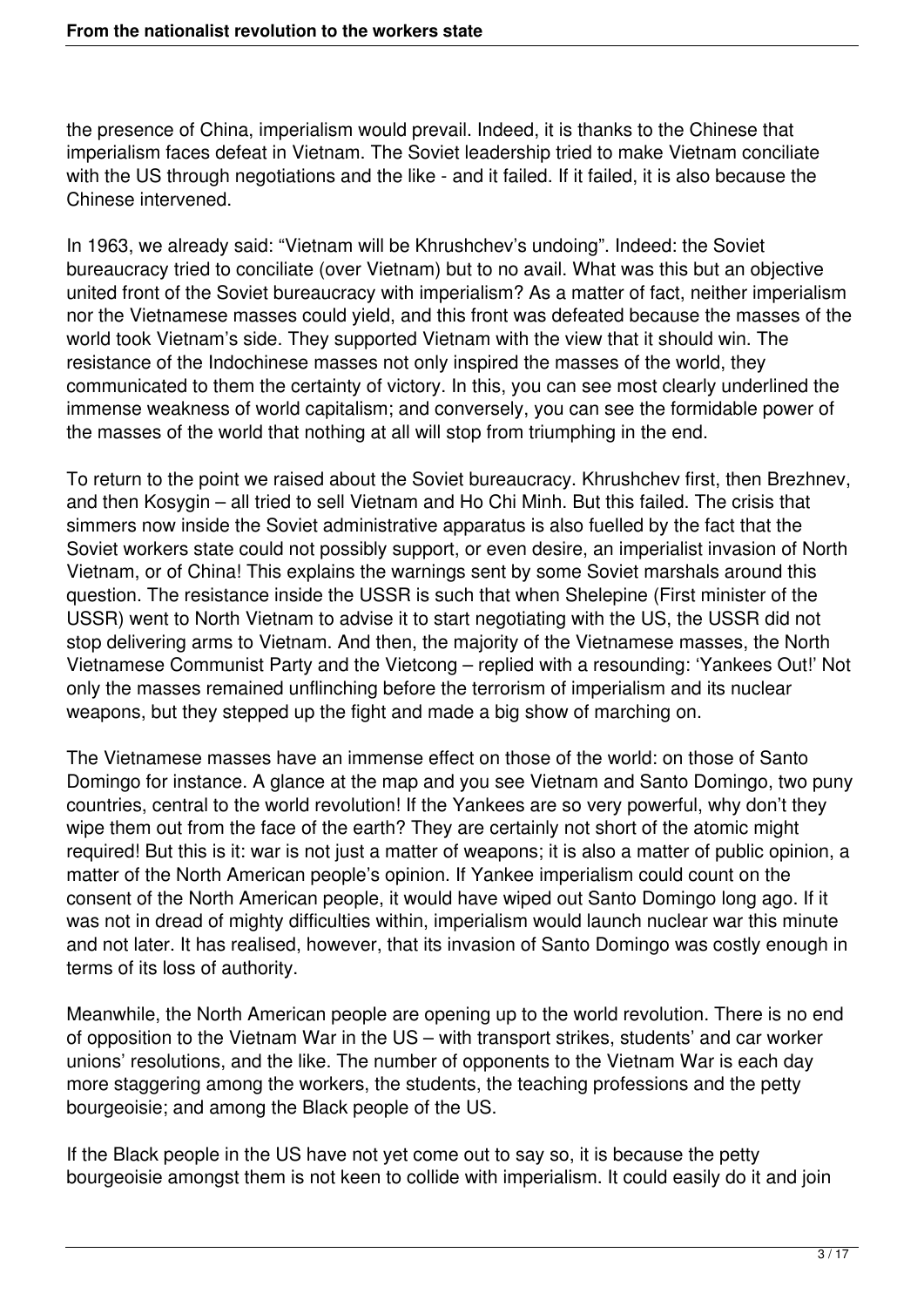the White proletariat and poor petty bourgeoisie against the Vietnam War, if it chose. If all these sectors were united under the banner: 'Down with the Vietnam War', they would achieve at once a United Front that would hold together the poor White petty bourgeoisie and all the working class. Then, who would still come along and talk of white and black skin, eh? But there is a problem. The Black petty bourgeoisie does not wish to oppose imperialism; it demands Civil Rights in a manner that fears to arouse the class struggle. Ultimately, it only seeks to gain a share of national recognition and income for itself, as a petty bourgeoisie.

In the case of the masses, it is different. They want to be heard through the class struggle. The Black masses who intervene in Civil Rights have an interest distinct from that of their petty bourgeois leaderships. The Black masses have not yet come onto the stage. In the class struggle, they have not yet let their strength of twenty millions people be seen and heard. Unlike their leaderships, they are not after abstract democratic rights. Behind the Civil Rights campaigns, they know there is the class struggle. If they remain comparatively motionless now, it is because their class brothers, the White workers, have not yet started moving. When the latter join the struggle, the Black workers will show that between the class struggle and the fight for Civil Rights, there is no difference.

The Civil Rights movement is part of the class struggle, for sure, but it is not its most elevated aspect. Black people are mostly exploited workers; when they enter the struggle, they will see fully that their plight does not stem from being Black but from being proletarians. They are bound to feel it already, because they live it. There is such an influence of world revolution in the US that the Black petty bourgeoisie tries to keep the Black workers at arms length. Hence, you see only small mobilisations as around Pittsburgh. The Black workers are a great part of the twenty millions and, in some areas, they are the crushing majority. Their understanding of the situation goes very much beyond that of the all the White and Black petty bourgeoisie put together. The Black workers are not impressed by the petty bourgeois leaderships, even when the latter are rather more active than the White workers. As far as the Black workers are concerned, they are aware it is a class question.

The onwards process from the nationalist revolution to the workers state is moved by two factors: the first is the world revolution and corresponding pressure on various leaderships. The second is the nationalist bourgeoisie itself, because it is every day more certain that it will fail if it remains a part of the world capitalist market.

Take Argentina: there are rumours of 'Nasserite' movements in the Argentine army. This means that the matter of nationalisations is being raised. We know that Guglielmelli and other Argentine generals believe that steel production – key to the economy – should be under state ownership. This comes from the army, and more than this, from the upper echelons. Guglielmelli, the Director to the Superior Military School said recently that 'private property must not be the main spring of the economy'.

In Brazil, same thing: in the coming period, it is likely that military teams will come forward; young officers perhaps, stimulated by the world revolution and determined to get on with nationalisations. In that country rebellion or civil war are always latent. A small spark may be enough. There is an increasing climate of civil war in Brazil. Castelo Branco tries to apply the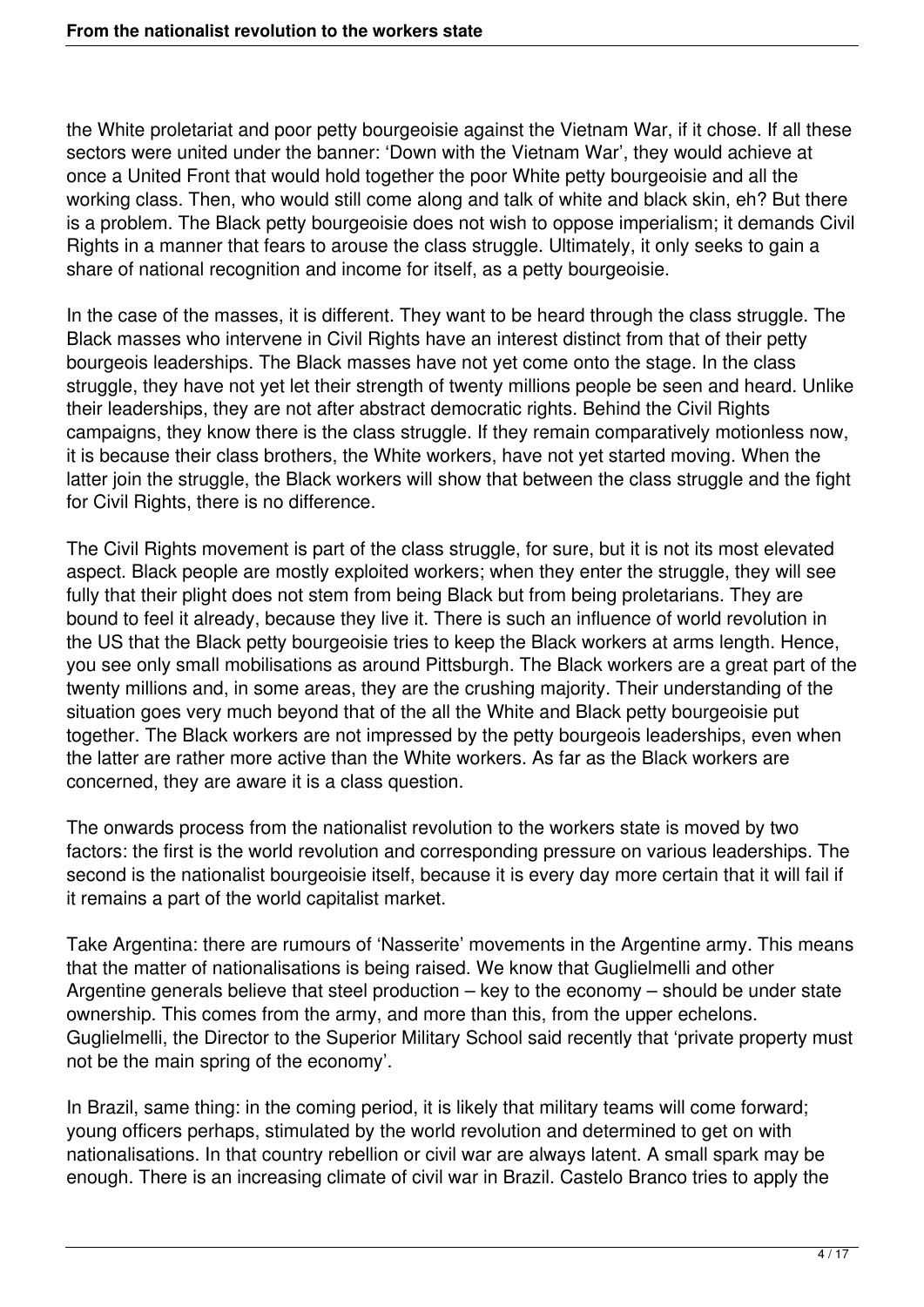brakes: he tells the army to make concessions lest it should loose control in a civil war situation.

In Bolivia, there are also signs of civil war that could come in short delays. In Chile, Frei's (first minister, christian democratic) declarations are clear: 'Either we get on with agrarian reform and some state control over copper production for a better standard of living, or there will be revolution'. In Peru, even with all the anti-guerrilla repression and the killing of their leaders – like De la Puente and Lobaton – even then, government crisis goes on and reforms are increasingly being conceded in order to contain the revolution.

Nowhere – from Asia to Africa – has capitalism been able to stabilise its hold on power. The world crisis of imperialism deepens and it is Vietnam and Santo Domingo that beat imperialism up! In spite of its huge economic and military arsenal, world capitalism is made to retreat. Its economic and military power is undeniable, but its ability to contain the masses keeps decreasing and its social authority is constantly plummeting. Meanwhile, what is growing is the influence of the colonial revolution.

In the colonial and semi colonial countries of Africa and Latin America, there is a galloping capitalist crisis. The masses, arms in hand, are each day more determined to intervene. In this process, the field of intervention of capitalism is diminished. What are the possibilities for the development of bourgeoisies in all these countries? Let us look at Algeria as a clear illustration. When Boumedienne took power with a 'coup' in Algeria, he intended to make sure the Algerian revolution should not stray too far from capitalism; but now, it is him who goes to the USSR in the search of support against the Yankees. Fidel Castro who had called Boumedienne a 'fascist' and Bouteflika 'a fascist agent' will now have to rethink this over. How comes the Soviet Union makes deals with this 'fascist'? How comes it deals with the government of this 'fascist'? How comes it does this - against the Chinese? All this begs explanations. Fidel Castro will have to tell us who is on the side of the truth right now; Castro had demanded that Boumedienne's actions should be debated in public before the Algerian people. Would it not be more to the point that Castro should let the Cuban masses discuss what happened to Guevara? And explain why he does not let the Trotskyists and the Chinese address the Cuban masses?

In Indonesia, a bourgeois nationalist wing has managed to make a 'State Coup', thanks to the weak policies of the Communist Party; and thanks also to the weak policies of the Chinese themselves. Four months on, however, and there is not the slightest step taken back to capitalism. The reactionary wing of the army with its links in the right-wing bourgeoisie, financial groups and large landowners, is still unable to crush the masses. Indeed, it is making concessions instead. This does not go without repression: this right-wing bourgeoisie assassinates routinely, and by the thousands, the communists and the revolutionaries. But the fact remains that the bourgeoisie is not managing to put forward the slightest scrap of conservative programme or policy. But who is stopping it? The masses are: and, as an indirect means of expression, they lend their three million votes to the Sukarno nationalist opposition which has an anti-imperialist outlook. And so it is demonstrated that there is no retreat, even in this case. The nationalist revolution takes on new forms, and keeps going.

In Algeria, Egypt and Syria, the revolution has not yet found economic and social forms but it has advanced generally in a political sense. In Egypt and Syria, several counter revolutionary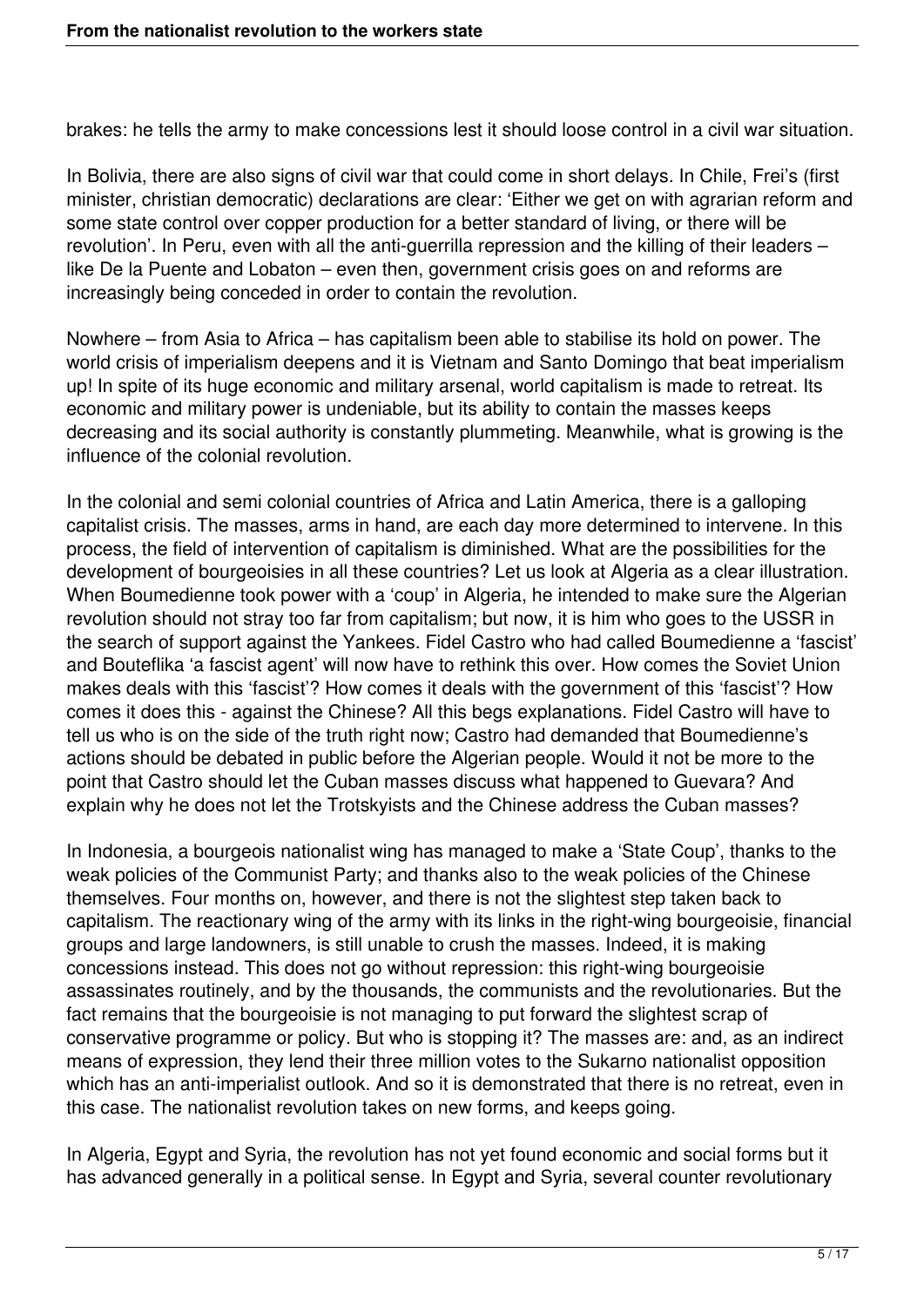attempts have been made, but the counter revolution has failed.

The nationalist movements most tied to their purely bourgeois origin, see no economic or social achievement made in the world by rolling back the proletariat or socialist advance. There are no instances that could provide them with a justification for a similar policy in their own countries; one reason for this, is that they cannot compete with the power of the major capitalists; the other reason is that they cannot hold their own movement back; it keeps slipping away from their grasp, away from intermediate stages and away from their purely bourgeois origins. On it goes, towards new types of nationalist revolutions.

The colonial revolution in its strictest sense no longer exists. In the countries that had been colonies, the aims of the revolution have long since stopped being those of bourgeois democracy. They have turned to the socialist revolution. There is no democratic bourgeois revolution that can triumph now. A good illustration of this is given by the Congo where the Mobutu's regime, after having assassinated Lumumba, became steadily more decomposed as it kept enforcing the bourgeois democratic solution over a number of years.

We are in the habit of talking about the 'colonial revolution' but we mean to refer to the countries of Latin America, Asia and Africa where revolutions started from nationalist movements and evolved towards the socialist revolution. Such revolutions are started by revolutionary nationalist teams that have a social support, and therefore, they have force and authority. But if these teams do not tackle quickly the task of the socialist revolution, they decline and decompose. This happened to Peronism in Argentina, to Brizolism in Brazil and to the MNR in Bolivia (Revolutionary Nationalist Movement). There is the positive example in reverse offered by the MR13 November in Guatemala, which started off amid a deal of disintegration for lack of programme; and which improved when a leading group started to hold fast to the ideas of the Trotskyist programme and permanent revolution. This example is limited, since this revolution has not yet triumphed.

The nationalist revolution cannot keep going indefinitely. This is because it starts bending towards the socialist revolution straight away from the start. There are bourgeois sectors within it coming from the beginning of the revolution, sectors that accompanied it and were impressed by the achievements of Vietnam and of Santo Domingo. But after a while, they start feeling intimidated and by-passed by the mobilisation of the masses. At that point, other tendencies come to the fore, those who think well of the mass mobilisations and who accept the role of revolutionary leadership. For them, the mobilisations of people are an encouragement.

This is why we say that it is necessary to pose that the nationalist movement, right from the start, must adopt socialist revolution measures and start functioning by means of socialist democracy as soon as possible. This is the way to give the revolution its full chance. The Chinese army provides the example: in the revolutionary army, there must be internal democracy and the elimination of ranks and grades; finding oneself in leadership through military capacity, must never confer an automatic right to political leadership. Military leadership must confer no social privilege whatever.

As this is done, the weight of bourgeois elements in the revolutionary leadership is lessened.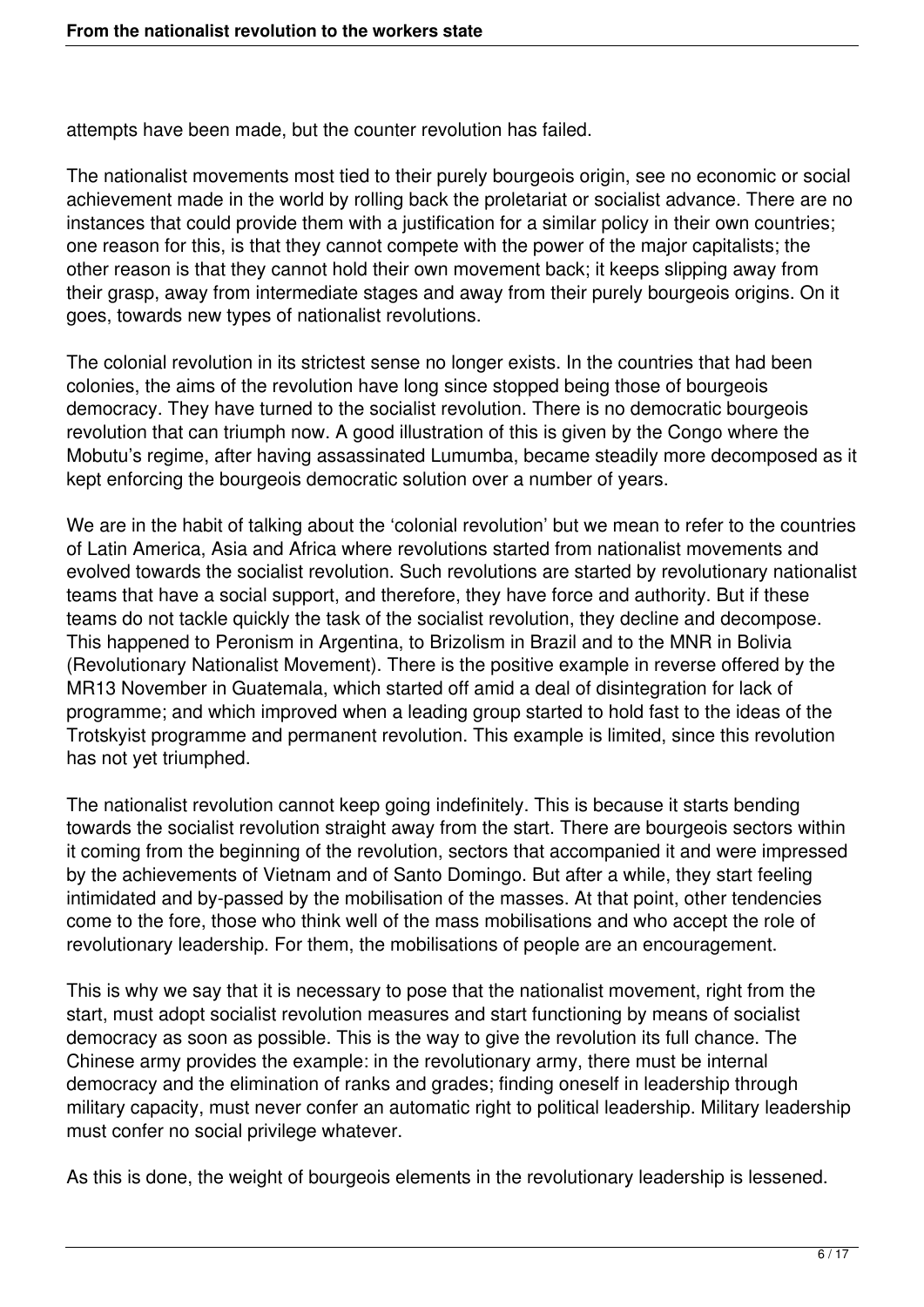Take Brazil for instance. Goulart and Brizola were scared of going too far. Brizola was a capable person, but he was scared of being by-passed. He was always very much at a loss regarding political and ideological matters. His fear was not of a personal kind, as this is a man of great courage (he is still around today); but he does not have the political ideas required to give him the extra firmness and solidity he needs. So, he does not break out from the circle where he got into, in which socialist packages are bound together with bourgeois tape, so to say. He never did trust the masses - that was the problem; and this, even when the masses gave him ample proof of their ability to create and organise: indeed, they repeatedly demonstrated their ability to defeat every bourgeois wave of opposition against him; they also showed a tremendous determination to fight for the socialist revolution, in the teeth of both imperialism and capitalism.

Just now, Brizola's foremost task should be to organise a party around an anti-imperialist programme, proposing statification and agrarian reform. Sure, the bourgeoisie is not going to like it; but the masses will support. In the Brizolist movement, we propose that all the experiences made in Algeria and in Indonesia are discussed and learned. Nothing serious must be expected from the Goularts or Kubitscheks of this world. Same goes for the various bourgeois oppositionists.

As for Brazil, the recently constituted parliamentary opposition to Castelo Branco has only one thing in mind: to make a profit from the popular movements of resistance and hatred. It is trying to use the peasants' protests and the workers' strikes in order to advance itself for the greater defence of bourgeois interests. The bourgeoisie behind the back of Branco is not unduly worried by him. It realises that things cannot stay as they are. It feels that some sort of intermediate plane of conciliation should be found and that Branco may just be the man. In the end, even this conciliation will be useless, because in Brazil, there is no margin left for a bourgeois outcome to the crisis.

Right from the start of a nationalist movement, it must take measures to allow the democratic intervention of the masses, thus enabling them to exert their authority and power of decision. As regards the above-mentioned bourgeois leaders, they want to make revolution in the tops and without involving the masses.

Let us consider Brazil's case: there is a small Brazilian group in exile at the moment. If it does not decide to intervene soon, it will be swept aside and left behind by the masses inside Brazil. For, it is inside the country that matters of revolution are decided. It is true that it is easier to think from a place of exile, but it is in the country that revolution is made. In exile, one's thought tends to become more conservative and set in its way. Inside the country, programme, policy and ideology are sorted out, whilst far from the field, conservatism descends upon leaderships.

If it does not decide to intervene soon, this group will be left behind by the new emerging leaderships. So, it must intervene without delay with the relevant programme to mobilise the masses, proposing measures of expropriation and of land distribution. It must agitate on behalf of the right to have trade unions; and for the right to strike, to occupy factories and get wage rises. It is necessary to denounce, for instance, the responsibility of capitalism in the recent flood disasters which hit the poor people hardest, and not the rich.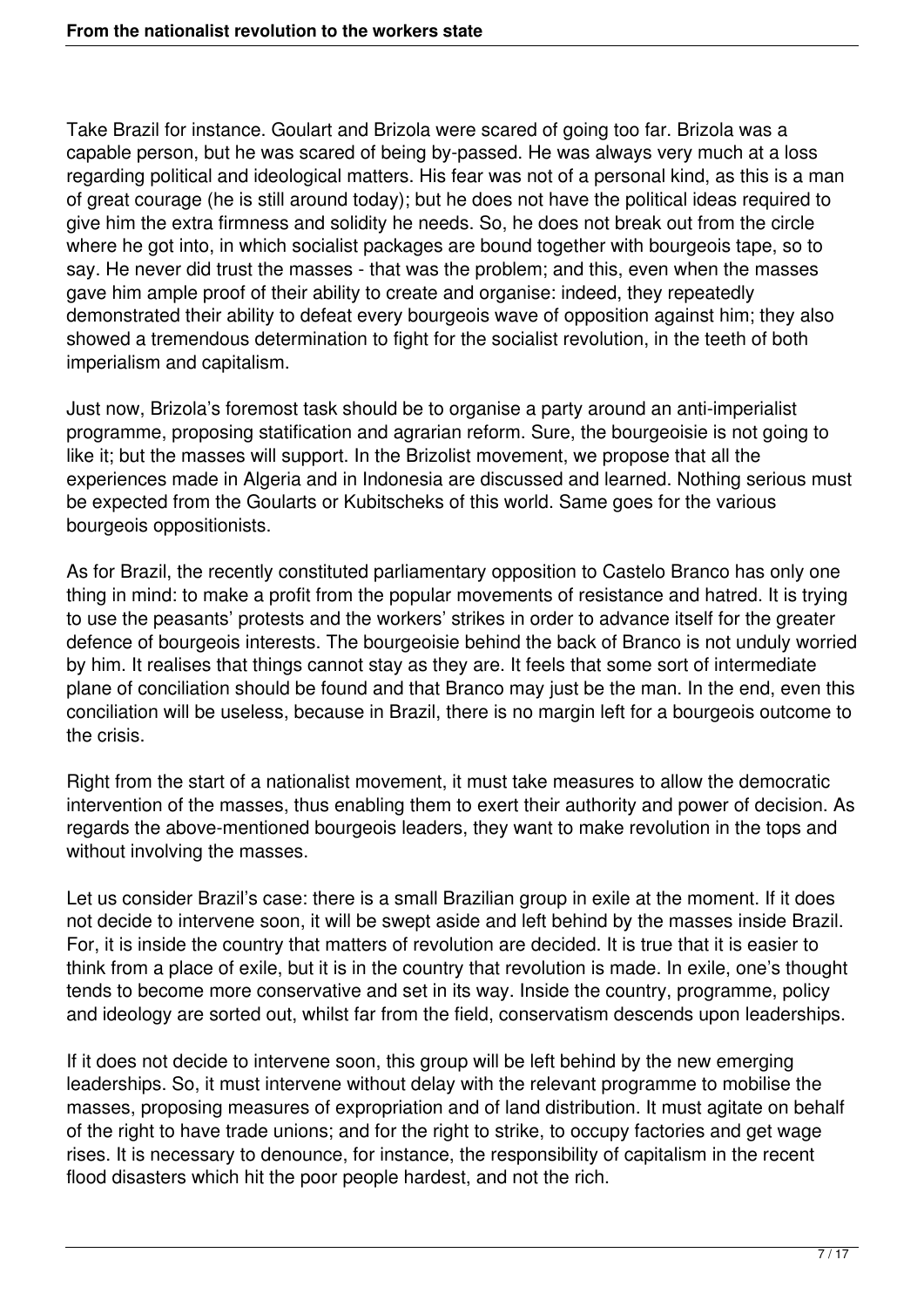People live in slums, because there is nowhere else for them to go to. These floods have instilled in people a strong anti capitalist feeling. The masses cannot formulate it directly but they are convinced that these catastrophes can be avoided. They see across the way from the slum area, the rich suburbs where the strong houses have resisted to the floods.

The masses see also what happens in Vietnam and in Santo Domingo. The Vietnamese people have even less weapons than they have in Brazil. And yet, not only are they rising up in the defence of their rights but they are winning! In Vietnam, children of ten years of age know how to capture, try and dispatch the imperialist cops. In Brazil, the masses have stored up a formidable hatred against capitalism. They are not going to wait for Brizola and his movement to organise them. They will do that themselves, and they will do it in Brazil, not outside.

A workers state that emerges from the nationalist revolution is constituted in the same way as the workers states resulting from the proletarian revolution. The difference resides in that the proletarian revolutionary movement has a pre-existing programme ready for immediate application after power. This remains an advantage even in the case when, in the course of the subsequent revolutionary struggle, the leadership does not implement all the socialist economic and social measures that were in the programme.

 On the other hand, even a heavily nationalist movement is driven to adopt revolutionary measures because it sees, in the course of the process, that this lends it stability, strength and confidence. The movement realises that socialist measures are offering possibilities and hope of success. The farther the nationalist movement goes on that road, and the more strength it gains. Eventually, groups and tendencies start growing inside it, forming a core of people who find sustenance in concrete socialist realisations. These tendencies acquire a greater weight in the movement, turning it into a socialist one.

Take the example of Argentina: at the moment, it is necessary to support the Peronist sectors who agree with the idea of nationalisation. Inside the Peronists, there are groups which come close to socialist ideas and programme; all the more so for having just found out how much more they can achieve by simply going further in that direction. But characters like Alonso, Vandor and Co, (trade union leaders), keep away from the matter of nationalisation; in fact, they rather dread it and it scares them. They are not disposed to struggle for socialism because they are in the habit of simply disputing from the bourgeoisie a greater share of the national cake.

In revolutions, there are indispensible measures to adopt: democratic rights for the workers, workers control, and militias; these are the pillars of socialist revolutionary development. They are also the means by which people start acquiring confidence in themselves. For, in this process, they need to feel ideological certainty and assurance. They need to open themselves up to the influence of the world revolution to the maximum possible level. Ideological confidence and reassurance are necessary for people to feel confirmed in their resolution, and above all, they need to feel that they are part of the same advances in the world, part of the world revolution.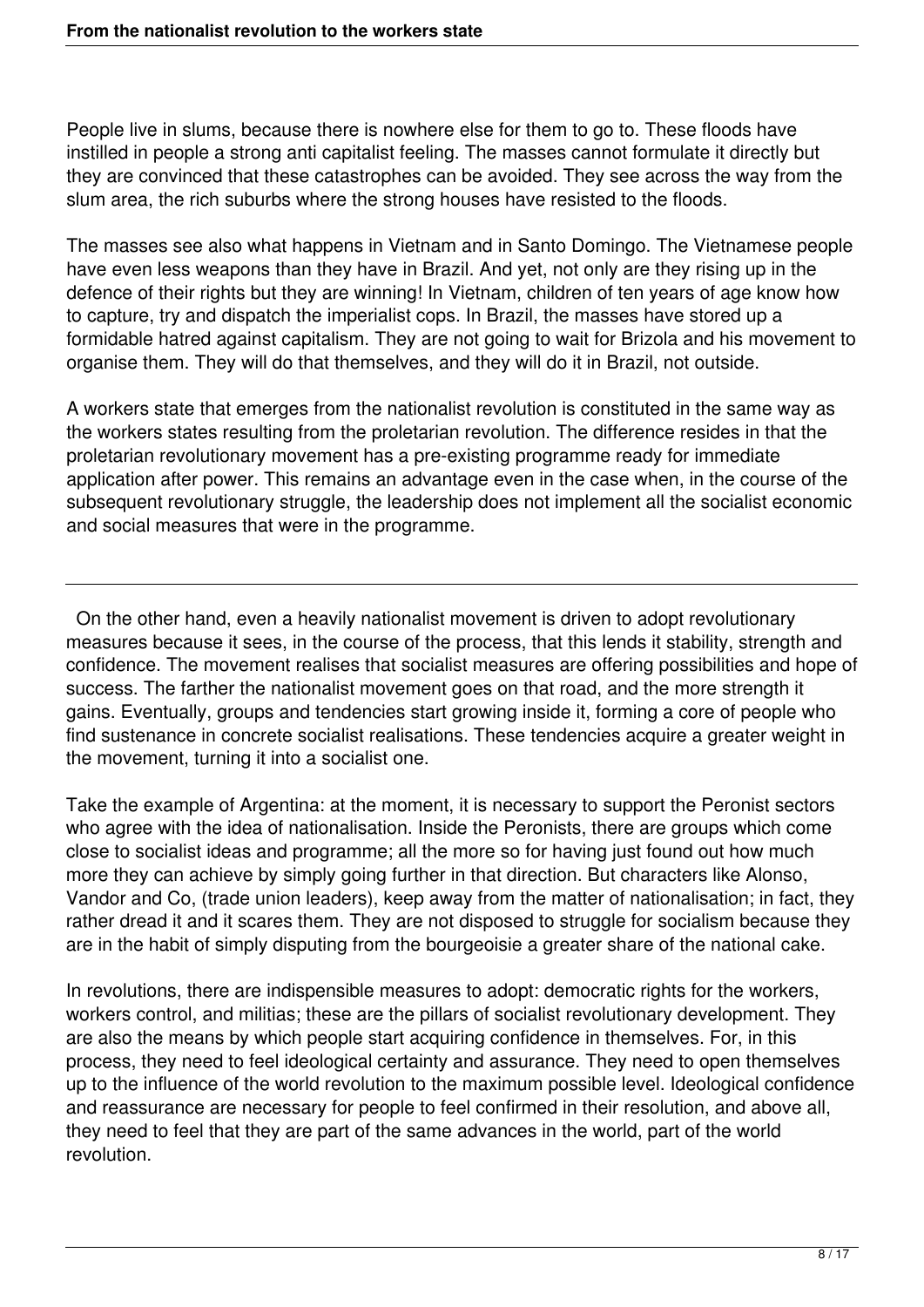In Columbia, an important movement of guerrillas operates in the zone of Marquetalia. It is necessary to set up a small workers state in this area, and to hold it up as example to everyone. The masses of the whole region will understand, followed by those of the whole country. The ideological impact of this would be very great and raise the level of the revolution to the point of creating socialist consciousness in people.

Experiences such as that in Columbia are very important to influence the peasantry and fill it with the wish and the confidence that there must be expropriations of the land, land redistribution and that power can be taken. In the colonial and semi colonial countries, the peasants are a capital factor in the revolution. Land distribution is the essential thing for them. It helps them to struggle in a less dispersed and individual manner. In their minds, they start feeling less remote from the towns, they loose their feeling of uncertainty and they acquire more socialist consciousness.

The historic matter of the town-country relationship is fundamental in every revolutionary process. Normally, the conditions of life for the peasants dissuade them from collective thought and from the idea of unification/collectivisation. Living in those conditions, the peasants have tended, up to now, to want to struggle only for themselves and their families who are their workmates. But today, it is precisely amongst the peasantry of the world that the colonial revolution makes huge advances.

This shows that the peasantry has acquired confidence in socialist ideas and collective action, by wholesale land expropriation, statification and the struggle for the taking of power. As they started doing this, the peasants have come out of their isolation. The peasantry of the world has broken out of the age-long idea that one is alone in the historic battle for the land, and that private property is the only way.

China provides us with an extraordinary example of this. One of the great limitations of Fidel Castro lies in not having applied to Cuba this experience of the Chinese revolution. When it comes to this matter, there is no new road to be invented now. The knowledge already exists about what is to be done: not only the road is open but it is increasingly being trodden, as we can see in the case of the Vietcong. Today, proletarian consciousness matures quickly, because there are such things as revolutions and workers states. The type of action required to implement the programme of the socialist revolution helps people to mature very fast. And this is how it happens that any nationalist revolution is brought to the socialist road, and is made to progress along it. Because indeed, it cannot retrace its steps, for when it does, it dissolves and disappears. And so, it can only go forward; forward to socialist measures; and when it is engaged on this path, it sprouts revolutionary shoots and becomes part of the world revolution.

Let us render homage to the action of the Vietnamese masses and the Vietcong. We shall never honour them well enough. The same goes for China, for the part it takes in Vietnam's struggle. Both the leadership of the Chinese government and of the Communist Party of China, receive in this matter of supporting Vietnam, the unflagging support of the Chinese people. In China, for instance, there are 200 million people enrolled in the People's Militias, and this is a formidable force for the Chinese government. We invite Fidel Castro to look for support here, if only to see what else goes on in the world besides the Soviets. The Soviet's economic aid to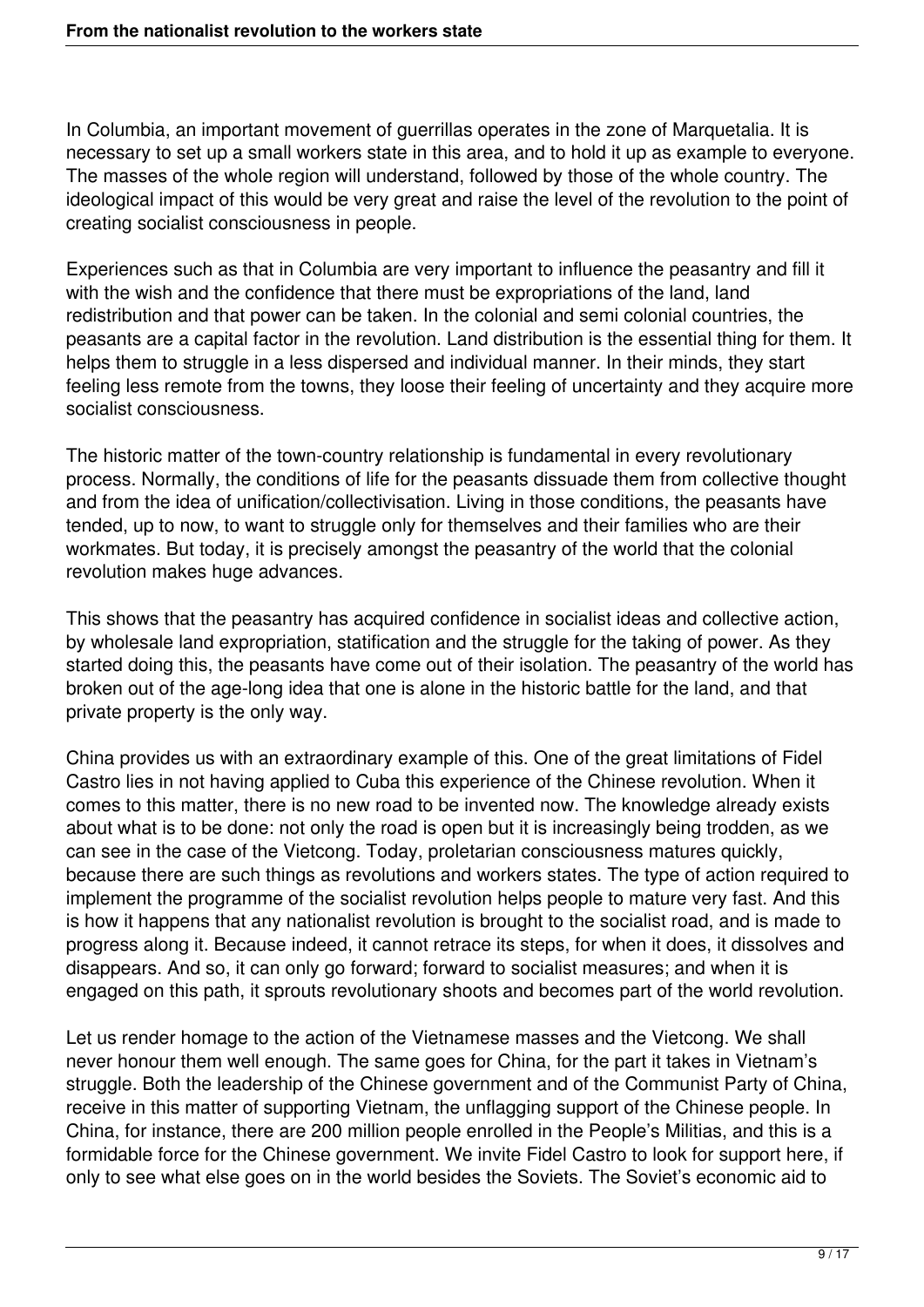Cuba, for all its immense necessity and importance, cannot cloud over the example of the Chinese people and militias. The militias in China are a brake on the tank of bureaucracy as well as an engine of the revolution. The authority of China over the Vietcong is immense. The peasantry of the whole world has the eyes on this.

Each passing day, there are greater layers of petty bourgeois people, of students and technicians, who are won to the socialist revolution. At first, the radicalisation of these sectors led them onto the road of nationalism. The reformism and conciliatory policies of the communist parties – as well as of the socialists and the trade unions where they exist – failed to show them a better way. However, having taken the nationalist road, the radicalised sectors were taken forward, led onwards, and in some cases, they managed to impose socialist measures.

Let us look at the example of the Carupano barracks in Venezuela. Gripped by democratic enthusiasm, the soldiers looked for a way to get on with democracy. They decided to join up the ranks of the revolution, and disposed themselves to receive the influence of the socialist revolution. They did not manage to achieve this however. Neither the communists nor the socialists, nor even the Cubans, intervened to show them how to get on and do it; worse still, some went as far as opposing these soldiers! The latter, therefore, decided to look for progress down the bourgeois democratic garden path. Of course, they failed. Had they called on people to organise in support of the programme of the socialist revolution, had they appealed for land occupation from the peasants, for the workers to occupy factories; had they mobilised in support of statification, they would have transformed even their own movement and would have given a socialist leadership to their revolution. This example points to the necessity of transforming a nationalist movement very early on; and rapidly turning it into a socialist one. This is true also of the students whose movements are particularly sensitive to the advance of revolution.

When a nationalist movement starts struggling, groups and teams within it start developing differences in terms of comprehension and political consciousness. It is necessary to realise that already at this point, large layers of people can already be won to socialism. This is because as far as the broad masses are concerned, nationalism is not what they are aiming for. In Latin America, the masses support nationalist leaderships and programmes in the expectation of the socialist revolution. The masses put their feet in the nationalists' footsteps, but they do not admire the nationalist plan.

In these conditions, the independent action of the Party of the working class must be maintained. If not, the possibility of the revolutionary ideas to weigh and take the lead is hindered, or cancelled even. The revolutionary ideas give way to the nationalist leadership that has only wavering and irresolution to offer. A nationalist leadership has the permanent disposition to be timid; it always gives the enemy time to re-arm. The masses, for their part, have the permanent disposition to go forward. This is why it is crucially important that the action of the working class should remain independent from the nationalists, free to attract the petty bourgeoisie and influence it.

The attractive force of the socialist revolution is going to spread much faster than the ability of the various bourgeois and petty bourgeois leaderships to hold it back. So, one must intervene wholeheartedly with the view to let the socialist and revolutionary tendencies flourish in their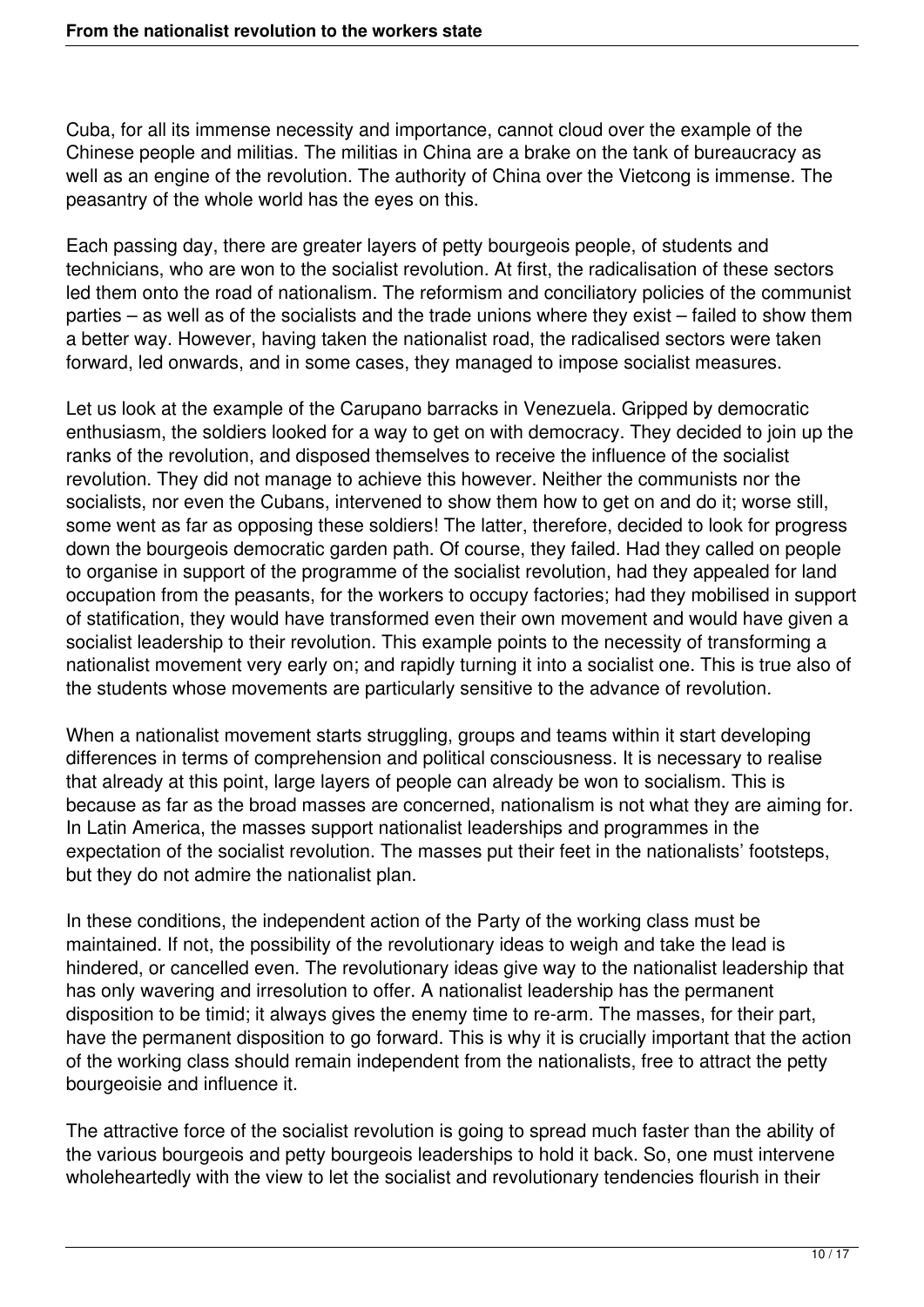own movements, where they will oppose the bourgeois sectors. The political impetus obtained will lead, without delay, to the struggle for statifications, collectivisation, the setting up of Cooperatives and Communes, etc. All the while, one must insist on socialist democracy in all the organs of power, and above all, in the army.

As the revolutionary tendencies rise, one must insist that internal discussion should be on everything and for every militant, as the Vietcong do. The result, as shown by the Vietcong, is that every militant becomes capable of being all at once Chief, Soldier, Worker and Leader. It is necessary to intervene to this effect, right from the start of the movement. This boosts the revolution greatly. It impels it forward so well that it becomes soon capable of setting up elements of the workers state. This way is also best for another reason: it increases to the maximum possible level, the collective handling of ideas, creativity, intervention making and problem solving. It does away with internal squabbles; it lends the movement a greater homogeneity that favours a greater socialist development of the economy. Everyone starts gaining confidence in action. Each person develops the ability of ten.

These must be the norms for any colonial revolution. Conversely, as long as the masses are kept at bay, and they do not intervene socially and politically, their achievements are stunted – in the economy as much as on the plane of political initiatives, organisation and leadership.

We reiterate that any colonial revolution has within itself the potential conditions to start building the workers state. This is why one must defend most vigorously the principle of the independent action of the working class Party. If this is lost, what is lost with it is the working class' ability to give the political leadership of its revolutionary ideas; worse even, these are frustrated and even cancelled out. In that case, the working class is made to remain dependent upon whatever hope might be placed in a given nationalist leadership. In every case, the timidity and indecision of the nationalist leadership gives the enemy time to re-arm, to regain positions and sow confusion in the working class. This is why the independent action of the working class is paramount, so that it may be in a position to influence the petty bourgeoisie.

Argentina provides a notable example: when the proletariat shows its strength in general strike, it draws the petty bourgeoisie behind itself. But when there are elections, this does not happen. This is because in elections, the proletariat is made to compromise with the Peronist bourgeois leadership. When the proletariat differentiates itself from it, it is no longer seen as an agency of Peronism. It can then be seen for what it is: the centre that can both confront the bourgeoisie, and triumph over it.

Another notable example is provided by Santo Domingo: there, the population is still led by radicalised petty bourgeois sectors struggling to dislodge capitalism, even without having yet adopted a Marxist programme. This struggle leads objectively to the overthrow of capitalism. All the more so because the population has started intervening directly and now escapes the control of the bourgeois leaderships. To struggle against imperialism in Santo Domingo amounts to liquidating the one and only form of power capitalism can ever have in that country.

The slogans to put forward in Santo Domingo, therefore, are the following: a national constituent assembly, a workers and peasants' government, the setting up of Communes in the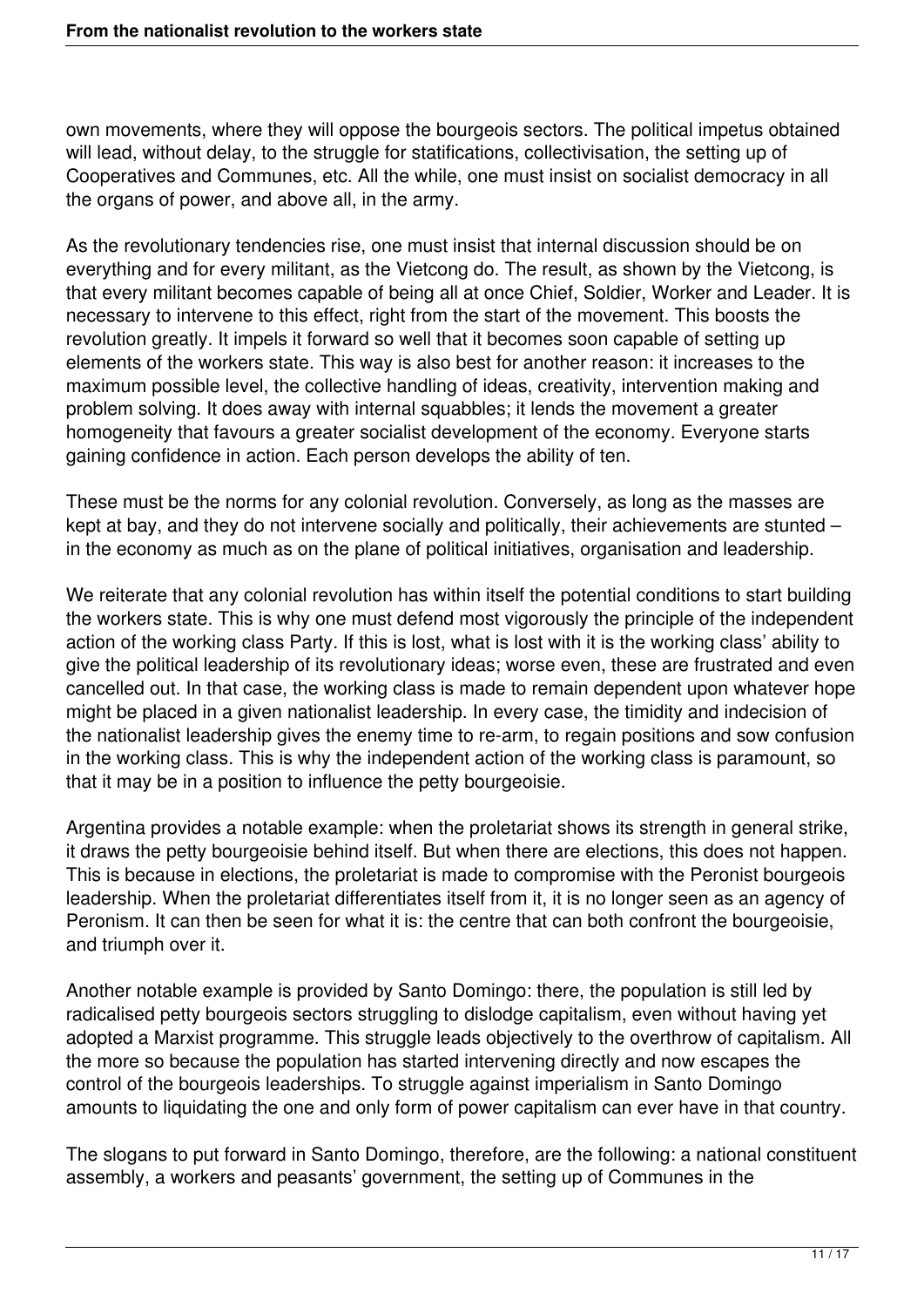countryside, street committees in the towns and trade unions in the factories. Soviets must indeed be organised so that the national assembly may impose a workers and peasants' government; there must be land statification and the collectivisation of production; statification of the banks and state monopoly of foreign trade. We call on the Cuban Revolution itself, to appeal for this. Accusations of evildoing by imperialism, however well founded, will not do. There remains the task of overthrowing it, which simply means that the struggle must be organised around such a programme. The nationalist revolution will quickly take on a socialist character in its next stages, and in spite of their trepidation, the nationalists will be led to create teams of people around this programme.

The experience of the Soviet Union's Soviets must be divulged and followed. To start with, there must be political discussions and courses, given about the socialist revolution. The problems of the economy and of the power of the state must be discussed by all; everyone must discuss how the economy and politics are linked. The debates must reach deep into the army. In the army, there must be the elimination of the grades and ranks, and the source of the political power which weighs on the army must be revealed. The Bolsheviks in their time, and the Chinese today, have gone through this, and their experiences must be made known to everyone. This is the way in which to prepare the conditions so that socialist democracy becomes common practice.

The Soviet is a form that allows the development of other organisms for democratic power and socialist democracy. What the Soviets are, how they function, is what one must explain. They will serve in setting the workers state up. The active participation of all the masses is quite indispensable for the development of the revolution. One must do this at the same time as conducting the armed struggle or the necessary war. One must able to do the two things at once via a permanent political activity, never stopping the holding of assemblies and of political debates.

At the same time, there must be independence for the workers' trade unions, and it must be upheld. Whilst the (nationalist) leadership contains petty bourgeois and bourgeois revolutionary tendencies as well as proletarian ones, it is vital that the independence of the proletariat should be maintained. The proletariat must have its own political and trade union organs. This is because the united front which was established in the revolutionary struggle is of a kind that needs to remain under the constant pressure of the independent action of the masses. Meanwhile, one must look for the way to incorporate the peasantry. One must reach deep in the least developed sectors and bring these into the debate and political intervention. This may start in localised ways, and then, these sectors should be seen as taking, and exercising, their power.

Soviets and Communes are foundation organisms. The peasants must see with their own eyes these organisms in operation. This is what will make them understand their importance. The peasants today have broken free from the yoke of their national and local isolation. They have opened up to the socialist revolution and have walked up to the proletariat. The radicalised petty bourgeoisie throughout the world feels the influence of the world revolution. In response, imperialism is increasing its military might and economic stranglehold, but it is constantly losing in capacity and also in social and political authority. Every day that passes, sees it loose more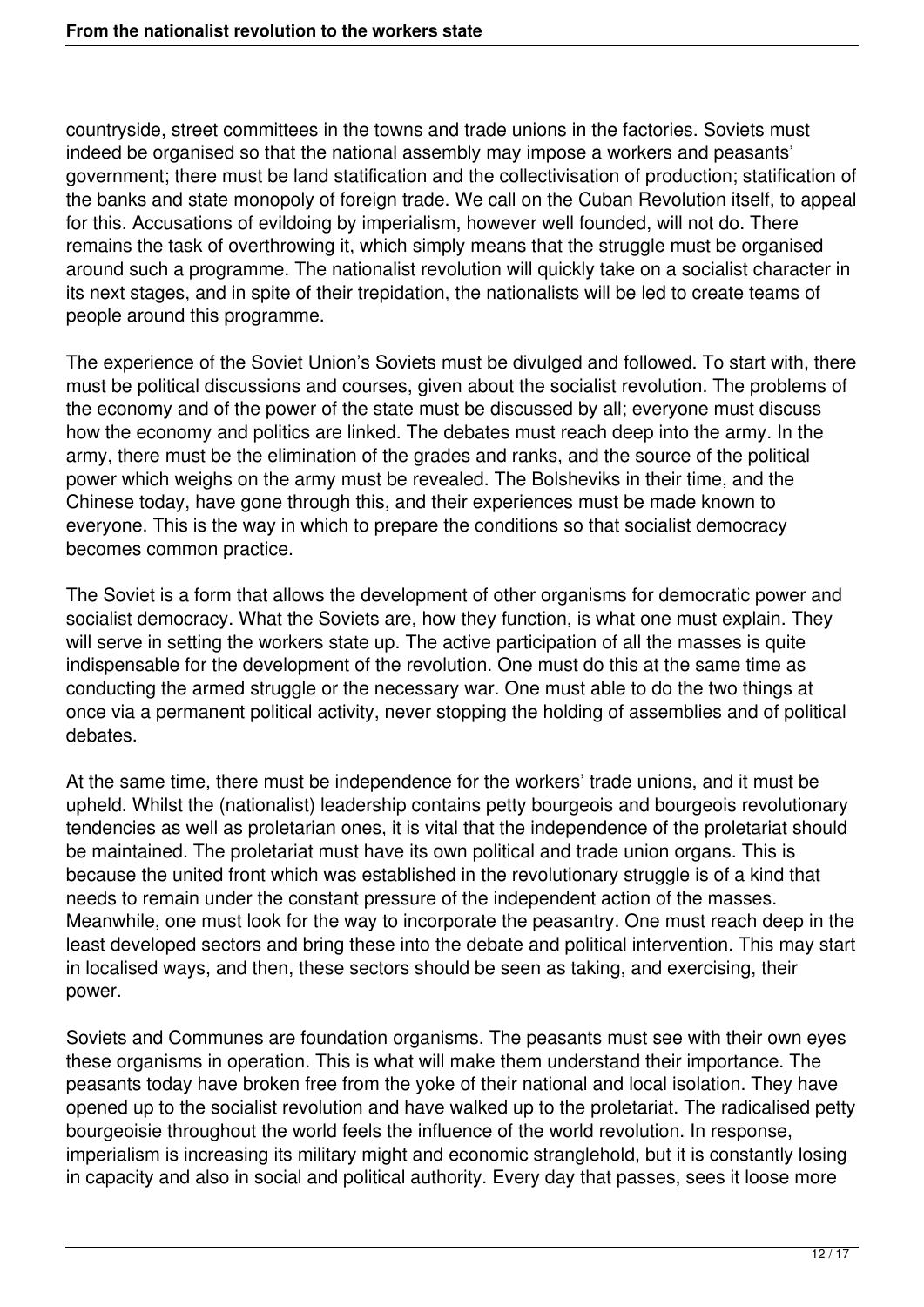points of support in the world, so much so that now, it trusts only in its military power and atomic weapons. Feeling this, a formidable boost is given to human audacity, that quality which is requisite when the nationalist revolution passes into the socialist one, whatever the point it started from.

The role of the revolutionary Party is paramount also in this process. In the countries where there are no political revolutionary tendencies and Trotskyism is a small minority, it is necessary to look for strength in the centralisation of the masses in the trade unions. Our Party must maintain its own independence throughout. It has to be consistent and intransigent in its activity, and yet it must know how to support allies in the struggles even when the allies do not quite appreciate this support. At the same time, one must not cease to observe and criticise the limitations of the nationalist allies. One must show them in what way it is possible to go farther still. We must seek out the nationalist base and make explicit the socialist character of its aspiration.

When the revolutionary leadership of the nationalist revolution is bourgeois or petty bourgeois, the revolutionary Party such as ours must direct itself to the base of that movement. It must teach it to take its distance from its leadership and criticise it. Our Party must retain its right to independent action, operating at the same time in a way best suited to make those leaderships understand the necessity to struggle for the socialist revolution.

Let the masses exert their control, without delay, and everywhere. This is what will allow the nationalist leaderships to receive the full effect of the determination and socialist consciousness of the masses. Had Fidel Castro raised this slogan for Latin America, half that continent would be workers states now. Had he understood from the start the need to let the masses intervene, the influence of the Cuban revolution on the Latin American masses would have gone infinitely deeper.

Conversely, the Vietcong did this. It developed an immense influence among the masses of the world. This comes from having shown them where the road was that brings down imperialism and dislodges capitalism. As opposed to this, the "four classes" theory of the Chinese is cutting right across this immense achievement. Instead of the 'entente' of "the four classes" extolled by the Chinese leadership, the Vietcong must immediately apply agrarian reform in each zone it has newly occupied. There, it must liquidate capitalist power and call for wholesale nationalisations. The Vietcong must do this, and the Chinese too; they must all appeal for this to be done. What a formidable stimulation this would be for Laos, Cambodia, Burma, Thailand, and the rest of Asia where revolution is on the march. This would have a huge effect in decomposing capitalist power. The Vietcong leads this policy in some way, but without generalising it. It also goes along to a certain extent with the so-called policy of the "four classes". Why should not the Vietcong masses take the lead for a United Front in all South East Asia? With land expropriations and Militias as its flag? Imperialism would be very quickly thrown out.

We reiterate that within this revolutionary nationalist process, the working class Party has to remain independent. It must seek to increase its influence, its authority and ability to act – all at the same time. If the nationalist revolution is to progress and turn into the socialist revolution,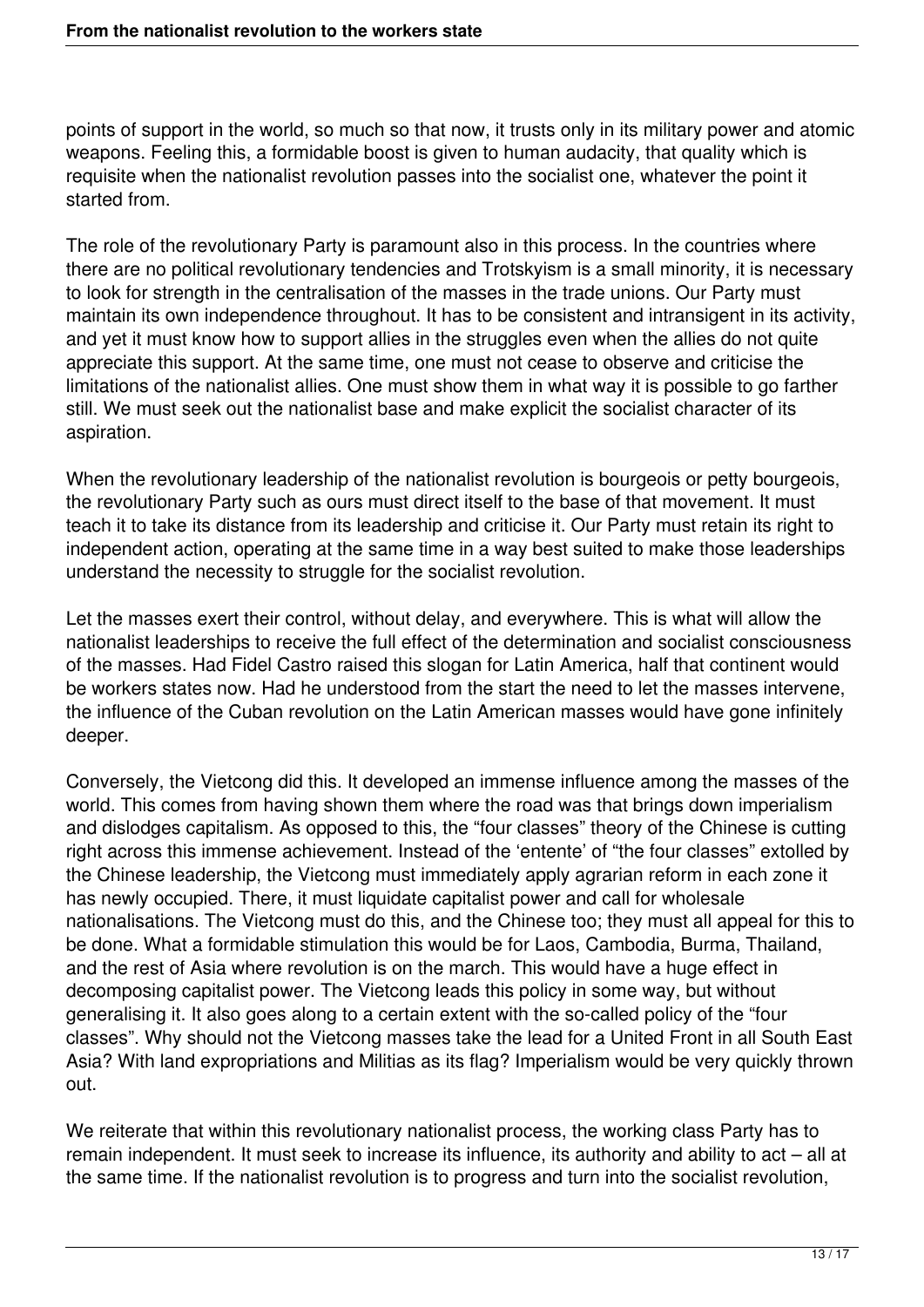the development of the proletarian Party cannot be substituted for.

The workers state is something that needs preparing for. Measures of expropriation of capitalism require also the setting up of the means for the masses to intervene. The latter must feel that they are irreplaceable. They also must feel that they are master of the economy. Besides, this ability to intervene is what fills them with confidence. They realise that power does not depend on one leader or other. They verify that it lies in their own intervention.

To firm up the advance of the nationalist revolution towards the workers state, there are requisite measures: the statification of the economy, insistence on socialist democracy via Soviets and Communes; permanent political functioning in the army and trade unions. More than this, one must seek to organise and unify the various revolutions between different countries. The strikes that take place today in Latin America, Asia or Africa, or the military risings that occur in this stage, have the concrete opportunity of being as many factors of development for the socialist revolution.

We must base everything on the centralisation that the masses achieve in the countries where there are no organised revolutionary tendencies or people. For example, in the nationalist revolution, the trade unions must intervene as organising centres. They can and must turn themselves into a working class party. This gives a Workers Party Based on the Trade Unions (POBS= in Spanish partido obrero basado en los sindicatos) with the programme of the socialist revolution. That the POBS should adopt the programme of the socialist revolution is quite essential if this sort of party is going to find the necessary support for action. In some countries of Asia, Africa and Latin America, the trade unions can have a role both of organisation and of centralisation of the masses. The guerrillas who are active in those countries must put themselves at the service of the nationalist revolutionary process and its needs. The masses need political poles for their own unification. In this case, the trade unions can offer this, and they do play such a role in Peru, Bolivia, Argentina and Brazil.

If it stays under bourgeois or petty bourgeois management, the nationalist revolution does not draw up a clear political roadmap. It remains incapable of achieving the spontaneous transformation conducive to the independent action of the masses. Indeed, in order to fulfil this role, the trade unions must be brought into play, and this, without interrupting the course of the development of the revolution. The exploited masses need to feel centralised, and they do so in their trade unions. They create class organisations from which they feel empowered to go forward towards the POBS. With these organisms, the masses can introduce land expropriation, communal use of the land for the peasants, a workers' and peasants' alliance and the statification of all imperialist property.

We say that, wherever there are guerrillas, these must contribute to help the masses in their trade unions. If the guerrillas do not turn their hand to this task, their forces wither away, and they are forced to disband. It is a fact that the masses are not going to leave the centres where production takes place and where they feel organised, to go into the Sierra. The guerrillas can have a role, albeit a transitory one, in helping to weaken or decompose the class enemy. This also can serve to stimulate the intervention of the masses. But this does not alter the fact that the vital centres of production are what counts.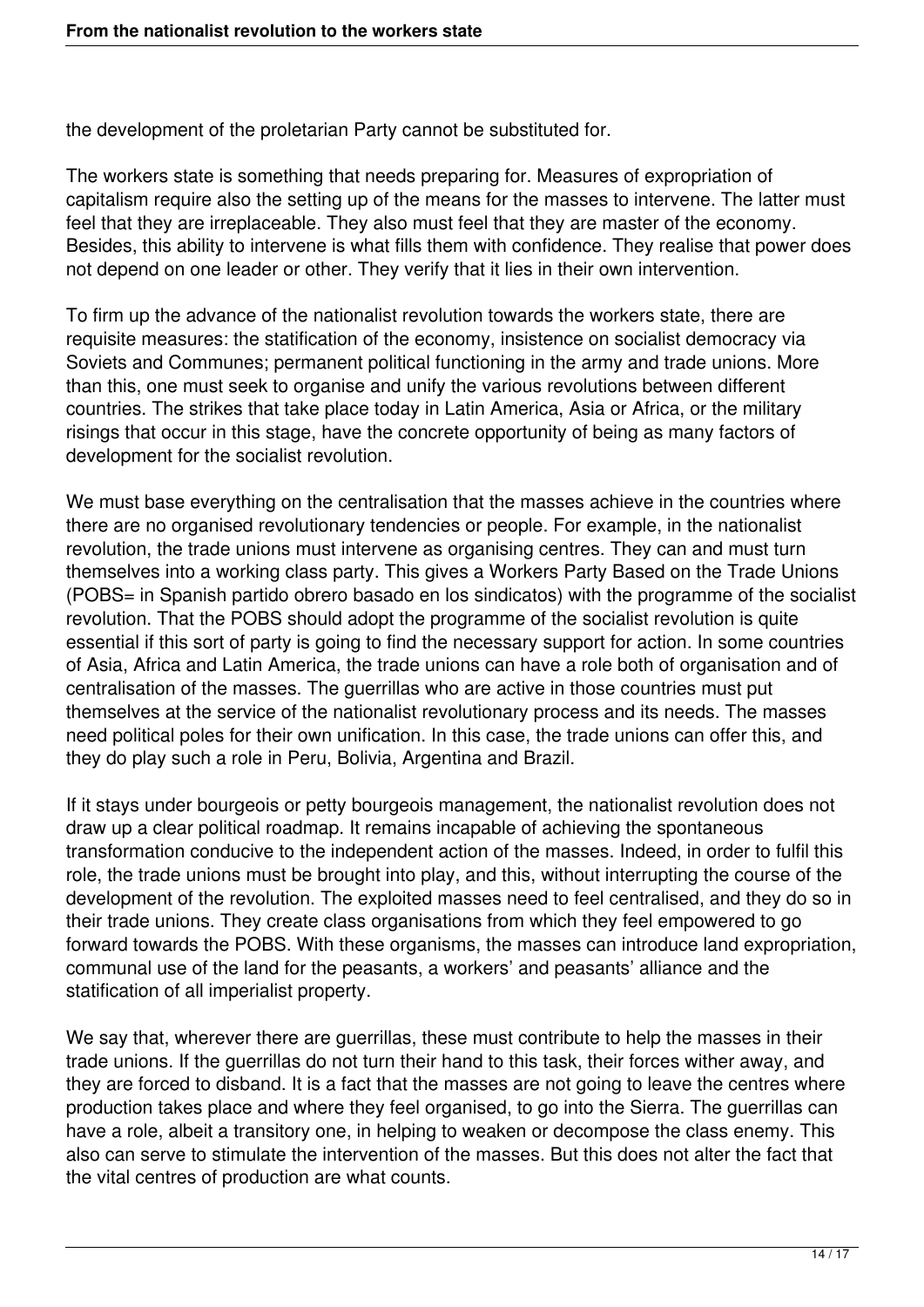Trade unions and guerrillas have different roles. The motive force of the masses is their peasant and workers' trade unions. So, the guerrillas must turn to the masses, appeal to them, occupy the land for them, help them to set up peasants and workers' unions and protect these. This way, militia and guerrilla become a complement of each other in struggle, a complement of organisation that the proletariat and peasantry dearly need. The struggles coming up in the next period in Latin America will proceed along those lines.

The guerrillas tend to become militias these days. This is because when they do not, they become stagnant as in Peru, Venezuela and Columbia. But in the case of the MR13 in Guatemala, the guerrillas made headway on the basis of the programme of the socialist revolution – namely by adopting the Trotskyist programme. In Bolivia, there are some workers' militias, but they have little dynamism because they have not chosen to dispute power from capitalism. However, in cases where the guerrillas started the fight for power, they have shown themselves capable of beating the regular army. But as soon as the guerrillas stand still, they disintegrate because they fail to raise their sight as high as is required to impose effective workers' power over the whole country. The Bolivian militias are a conquest of the masses and for that reason, they will not disappear. With the support of the masses, the Bolivian militias are those who presided over the nationalisation of the mines; it is they who came to defend each local area conquered by the working class. This was the time when the proletariat should have been made ready with the programme to go further: the taking of power, the workers and peasants' alliance, land expropriations and socialist cooperatives. But this was not done; and as it was not done, the militias dropped the idea of power taking, concentrating instead on their own unity and self-defence. These conclusions about the Bolivian workers' militias must never be forgotten. At the time when they were organised, we called on the masses of Latin America to support them.

This is how the Bolivian militias did not take power. But this is not a failure story because they did not have the programme for taking power; they did not fail for the good reason that they did not try. If these militias did not go further, it was because they did not have the programme for capitalist overthrow.

In the next stages, the Bolivian masses are going to remember their tradition of successful militias, and the programmes of Pulacayo and Colquiri. They will remember the fact that workers militias had been created in the Bolivian factories and mines, and peasants militias had been set up on the land. These are modes of struggle bound to reappear in the future, and when they do, they will aim at capitalist overthrow! Rest assured that this experience has not been useless for the Bolivian masses. There will be new stages, militias will come back, and this, with the express purpose of overthrowing capitalism.

The present guerrillas of Columbia, Venezuela, Peru or Guatemala, must heed this experience. It is a fact that guerrillas are a transitory form of struggle, whilst militias are permanent. They represent workers power organised militarily and in the workplace. The workplace is indeed where the masses feel that their strength is quite formidable. It is where they realise that the economy depends on them. It is at work that they feel sufficiently well placed to use militias as a tool for social transformation. The guerrillas, on the other hand, are more removed from the production centres where social decision making takes place. This is not to deny in any way that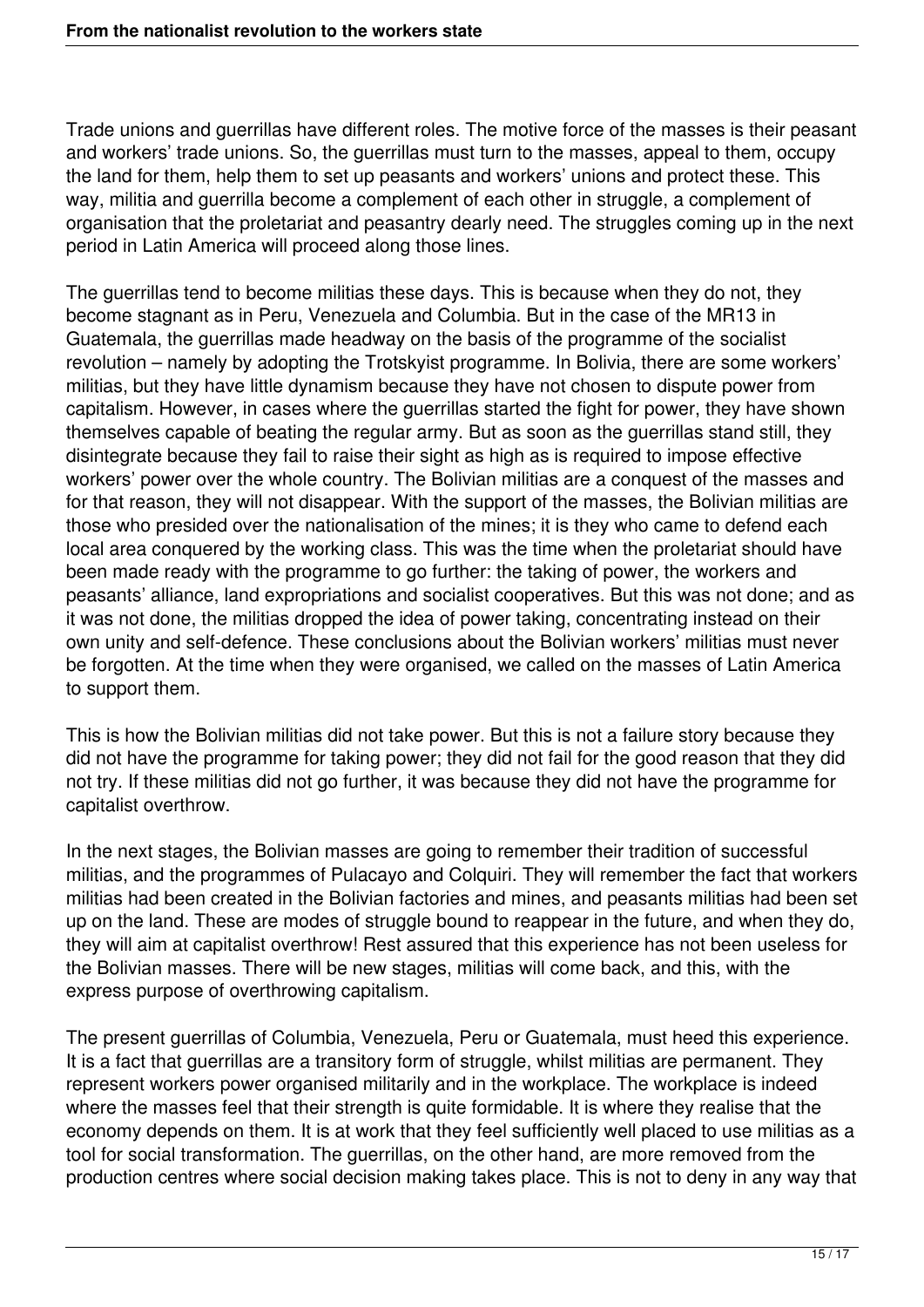they can be quite instrumental in the initial phases of a struggle.

In the coming period, those who will be instrumental will be the militias. As the nationalist revolutions turn into socialist revolutions, it will be quite indispensible to organise militarily in the form of militias, because they will help the revolution in going forward. In any such struggle, there is the need for territorial militias at the point of production where they can impose socialist democracy. This is fundamental to put the nationalist revolution on the road of the socialist revolution.

The Chinese must intervene in the world to contribute to a greater knowledge about revolution; to help nationalist revolutions presently led by petty bourgeois leaderships, so that they learn how to become socialist revolutions. The intervention of the Chinese already takes many forms, like the supply of arms, money, goods and instructors.

Imagine how important it would be if Castro intervened in the world to contribute on this question! However, just now, the most important thing is that the Chinese should give the world the example of militias functioning in China. The most important is that these militias be seen in the act of imposing socialist democracy, spreading Communes, Soviets, applying socialist democracy and waging an open struggle against the Chinese reactionaries. Imagine the effect in the world, if China was a hive of debates on this question!

Such a campaign in China, when it happens, will have monumental effects. It will lay the social foundations and historic bases for a gigantic rise in workers' organisations and workers militias all over the world. More than arms, goods and instructors, this is the kind of aid that is required. It the most complete form of aid. It is also the most important. It is this which the Chinese revolution can give to the nationalist revolutions the world so that they may become socialist.

The Posadist IV International calls for all manner of support to be sent to help the cause of the nationalist revolutions. No one must refrain in any way whatsoever from sending support on the ground that this may cause imperialism to launch the war. This is because right from the start, the war is subject to the development of revolution. One must not forget that the North American masses will have a part to play in that war. When revolution starts, they will know that its sweep operates in their favour as well. Already, the North American masses feel united to the masses of the world. They are not going to impede revolution or rise against it! When it can be seen intervening against the colonial revolution, US imperialism demonstrates how it throws its huge weight against the progress of humanity: and the North American masses know this.

In turn, imperialism is well aware of this. It is truly one of its greatest fears. When it bombs Vietnam, it hides the fact behind its rhetoric of the "defence of democracy and of liberty". But why on earth does it bother? It is because it still has a certain social base in the petty bourgeoisie and in a small proletarian sector. Imperialism is therefore wont to camouflage its true objectives, seeking to present itself as the Knight of Democracy in Shining Armour carefully concealing the sword of reaction. It fears that the masses that still lend it support will oppose its counter revolution should they see this kind of weapon in its hand.

Imperialism tries to gain historic time and contain the uprising of the North American masses.